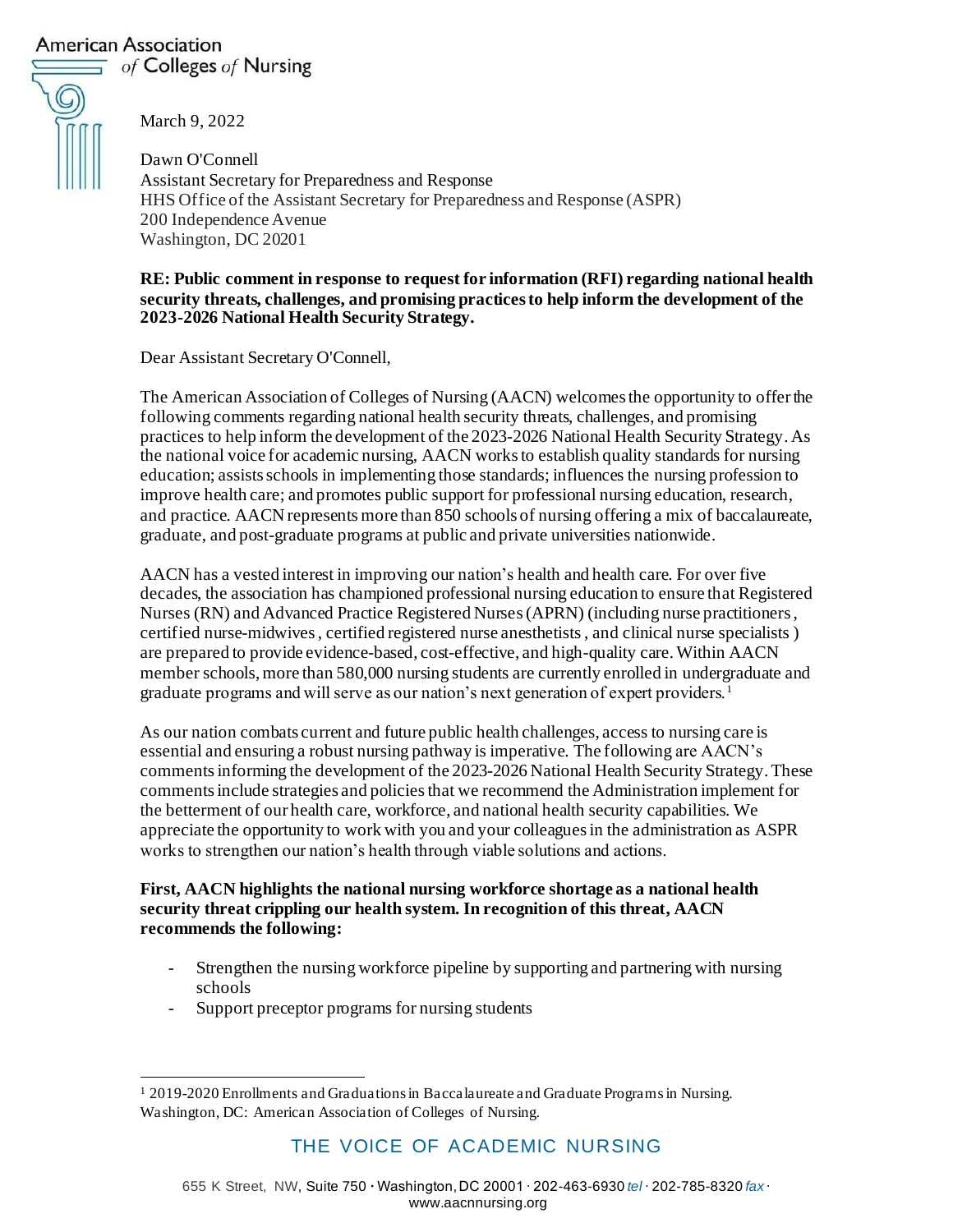**Second, AACN highlights promising practices critical in fortifying national health security. To advance these practices AACN recommends the following:** 

- Acknowledge and utilize institutes of higher education, including schools of nursing, as a resource in vaccine distributions strategies
- Further nursing leadership in health care and health policy

## **Addressing the National Nursing Workforce Shortage Challenge**

Nurses comprise the largest sector of the healthcare workforce with more than four million RNs and APRNs<sup>2</sup>. Nurse educators, students, and practitioners are leaders within their institutions and communities. Many of them are also serving on the frontlines of the COVID-19 public health emergency. Even prior to COVID-19, our nation needed additional nurses. This demand is only expected to grow as we continue to combat the pandemic and address the healthcare needs of all patients, including those in rural and underserved areas. In fact, the Bureau of Labor Statistics' outlook for RN workforce demand projected an increase of 9% by 2030, representing the need for an additional 194,500 jobs each year.<sup>3</sup> Additionally, the need for most APRNs is expected to grow by 45%. This increasing demand in the nursing workforce can be attributed to several factors, such as an aging population, nursing retirements, and an increase in workplace stress. It is critical that significant effort is made to address the nursing workforce shortage to alleviate the anticipated devastating impact it may have on vulnerable communities and our nation's health system. To address this challenge, AACN offers the following recommendations for ASPR's consideration.

## Strengthen the nursing workforce pipeline by supporting and partnering with nursing schools

ASPR should look for opportunities to invest in, and partner with, schools of nursing across the nation who are educating the next generation of the healthcare workforce. Many factors are associated with educational institutions, such as nursing schools, that influence how well students perform academically. These factors include academic support services, availability of facilities, and quality of nurse educators. By partnering with nursing schools, ASPR has an opportunity to provide connections to high-level facilities, bolster availability of nurse educators, and increase the capacity to offer more robust resources to support faculty and student well-being. A strong network of ASPR-nursing school partnerships would strengthen the nation's public health infrastructure while providing additional resources to limit nurse burnout and shortages, and prepare more practice-ready nurses.

Currently, ASPR'[s Health Care Readiness Programs](https://www.phe.gov/Preparedness/planning/healthcare-readiness/Documents/HCRP-Portfolio-Fact-Sheet-508.pdf) help healthcare systems across the county respond to complex challenges while strengthening resources available during public health emergencies. ASPR can use these programs as a steppingstone to develop new partnerships, especially with nursing schools, that would enhance health care preparedness, efficiency, training, and response capacity, both during and outside of public health emergencies.

The support of partnerships is not only needed to supplement and maximize strategies in implementing a robust nursing workforce, but also to quantify current and future healthcare

<sup>&</sup>lt;sup>2</sup> National Council of State Boards of Nursing. (2021). Active RN Licenses: A profile of nursing licensure in the U.S. as of April 23, 2021. Retrieved from: https://www.ncsbn.org/6161.htm.

<sup>&</sup>lt;sup>3</sup> U.S. Bureau of Labor Statistics. (2021). Occupational Outlook Handbook-Registered Nurses. Retrieved from: https://www.bls.gov/ooh/healthcare/registered-nurses.htm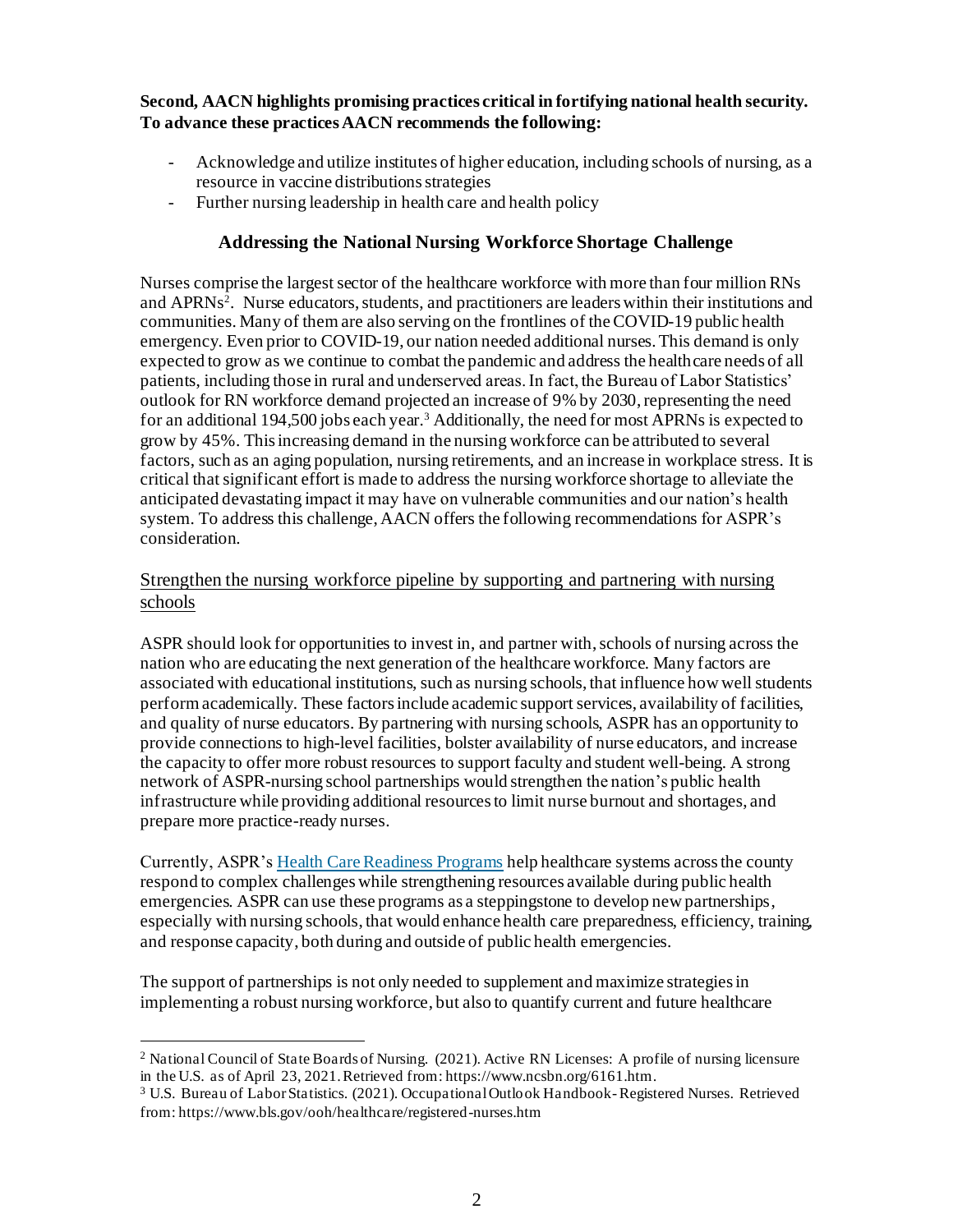workforce needs. Thus, partnerships should put meaningful emphasis on necessary training and sustaining optimal nurse staffing while simultaneously collaborating with schools to provide individualized student support.

## Support Preceptor Programs for Nursing Students

Throughout the nation, burnout is prevalent for healthcare workers caring for COVID-19 patients, and providers are losing critical staff. Therefore, we strongly recommend that ASPR support strengthening nursing preceptorship programs, especially in rural and underserved communities. While training to become a nursing professional, skills such as time management, critical thinking, and critical reasoning are imperative in providing safe and effective patient care. Investing in preceptor programs would allow for immersive hands-on training forthe future healthcare workforce.<sup>4</sup>

Preceptor programs provide nursing students with strong communication skills with a network of trust and respect, interprofessional teamwork skills, as well as guidance and expectations with respect to available resources.<sup>5</sup> This guidance is effective in creating a continuous learning environment, leading to a positively impactful workplace, while new nurse graduates improve confidence and clinical skills.

Structure, process, and outcomes can be used as a guide for developing a comprehensive nursing preceptorship program. This includes identifying sponsors who can delegate responsibility and authority to those carrying out program actions while serving in a supportive role, establishing oversight for identifying core needs and processes of the program. Lastly, in addition to partnerships, ASPR should formally recognize that serving as a preceptor has a significant impact on beneficiary care, safety, health, and clinician wellbeing, exposing learners to high-quality, value-based practices that will pay dividends in improved care now and into the future.

## **Promising Practices**

Acknowledge and utilize institutes of higher education, including schools of nursing, as a resource in vaccine distributions strategies.

This year, AACN launched a national campaign to elevate academic nursing's role in administering the COVID-19 vaccine. Through this initiative, over 350 nursing schools across the nation have pledged their support to engage safely with faculty, students, and other stakeholders in the work underway to administer the vaccine, as well as educate citizens on protecting themselves against the public health threat. Through this pledge, over one million shots were administered by schools of nursing to their communities. Further this work extends beyond vaccination distribution to community-based education campaigns, providing telehealth services, leading research studies, conducting contact tracing, and providing other key services.<sup>6</sup> This endeavor, conducted in collaboration with the Federal Emergency Management Agency (FEMA), involved AACN notifying schools of nursing in response to FEMA-recognized need for assistance in vaccine distribution.

Higher education institutions are well positioned to contribute to the expansion of vaccine

<sup>4</sup> https://saskpreceptors.ca/documents/preceptor-manuals/PreceptorGuidelines.pdf

<sup>5</sup> https://www.healthstream.com/resource/blog/off-to-a-good-start-nurse-preceptor-program-priorities-andbest-practices

<sup>6</sup> [https://www.aacnnursing.org/News-Information/Press-Releases/View/ArticleId/24761/national](https://www.aacnnursing.org/News-Information/Press-Releases/View/ArticleId/24761/national-campaign-covid-19-vaccine)[campaign-covid-19-vaccine](https://www.aacnnursing.org/News-Information/Press-Releases/View/ArticleId/24761/national-campaign-covid-19-vaccine)